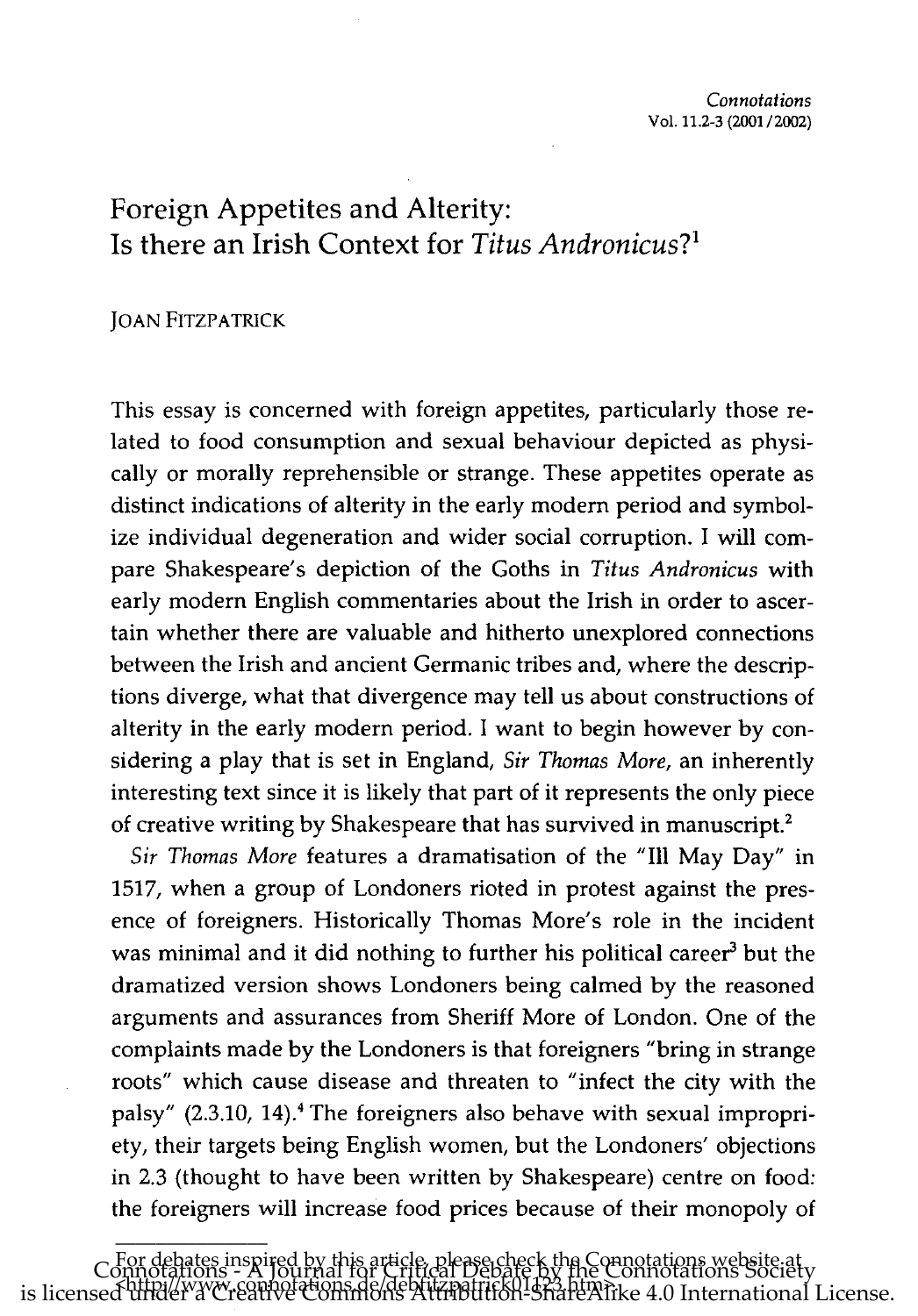the market, they eat more in their own country than in England, and the importation of their strange and dangerous food will prove detrimental to the physical and economic well-being of the English.

In *Sir Thomas More* the foreigners are called "aliens," "strangers," "French," and "Lombards" by noblemen and rioters but the latter have a marked preference for the term "strangers." The word 'stranger,' or a slight variation on it, is used ten times in the opening scene of civil disturbance (lines 7, 26, 31, 42, 57, 73, 89, 94, Ill, 131) and they are also referred to as "aliens" (line 120), but notably not accorded their nationalities or first names. Tilney, the Master of the Revels, was not happy with some aspects of the play, he began by crossing out single speeches in the first scene, and then marked the whole of it for deletion.<sup>5</sup> Tilney objected to the use of the word 'straunger' in 1.3 and insisted it be replaced by 'lombard' (Italian); he also insisted that 'ffrencheman' be replaced with 'lombard' and 'English' with 'man: The Revels editors, Vittorio Gabrieli and Giorgio Melchiori, claimed that "The purpose of these interventions is clear: to avoid allusions to public disorders against the authorities, and more particularly to any reason for resentment against foreigners"<sup>6</sup> but this does not explain Tilney's request that 'straunger' and 'ffrencheman' be changed to 'lombard: In 2.1 the foreigners are referred to as "aliens" (line 20) and as "outlandish fugitives" (line 26) by the rioters but again the favourite word is 'stranger' (lines 2, 22, 42, 46), another way of saying 'foreigner' (OED "stranger" *a.* 1. a.), rather than 'Frenchman' or 'Lombard.' In 2.3 the word "stranger" is again repeatedly used by the rioters to describe the foreigners (lines 5, 24, 76). The rioters, then, are unspecific and solipsistic ('not us') about their enemies. By contrast the nobles use a multiplicity of names when referring to the foreigners: in 1.3 they are called "aliens" (lines 11, 60), by their first names (line 17), "hot Frenchmen" (line 44) and "a French man" (line 53). The use of multiple names for the foreigners is also found in the section of Holinshed's *Chronicles* upon which 1.1 is closely based.7 This variety of nomenclature may be a way of indicating to the audience that the nobles have a more intelligent and informed understanding of the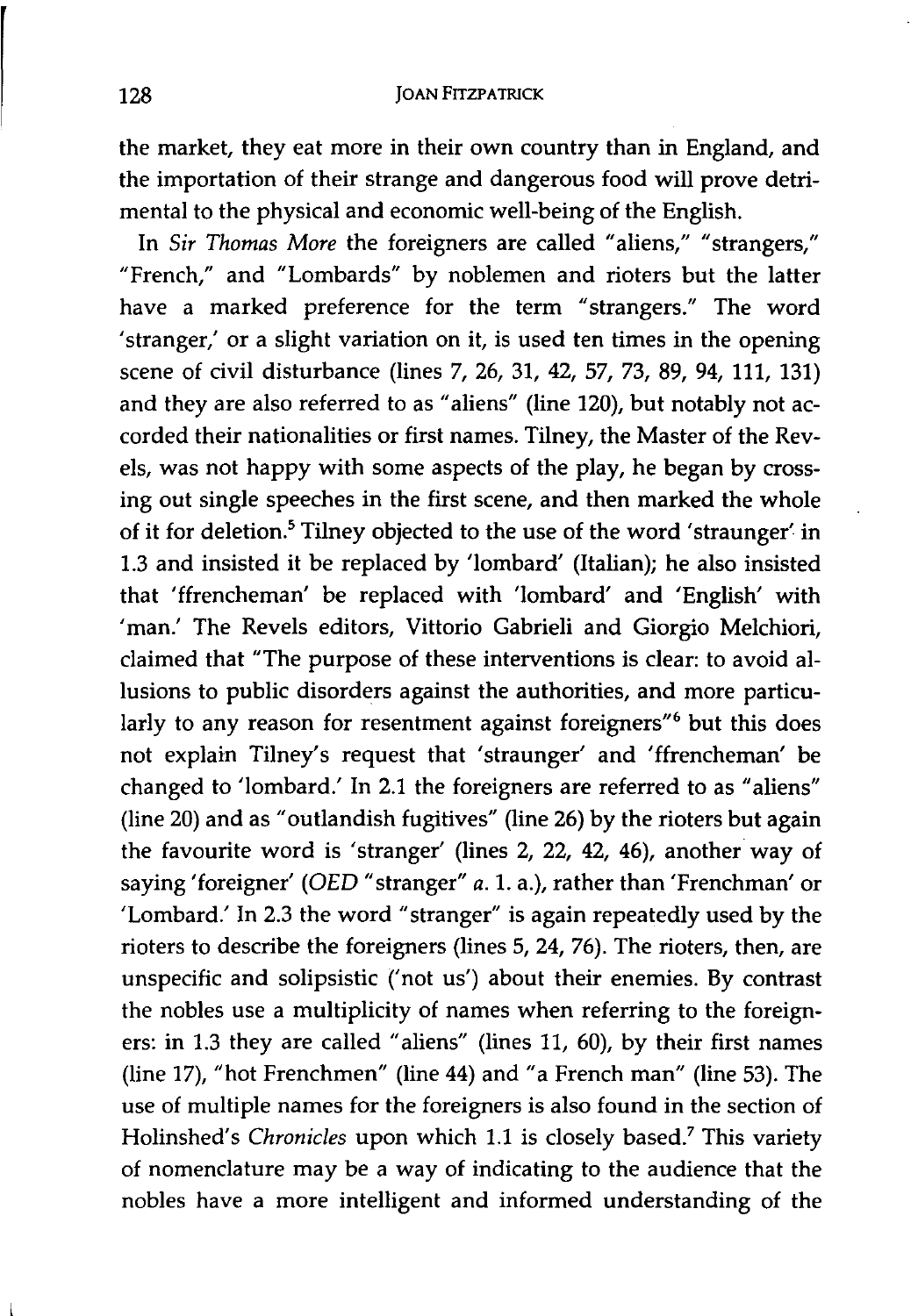situation, something reinforced in the play when, in their absence, More calls the rioters "simple men" (2.3.34) and "silly men" (2.3.36). More, like the nobles, does not refer to the foreigners as 'strangers' in private (he calls them" the amazed Lombards" at 2.2.7) but when trying to appease the rioters he slips into the rioters' nomenclature by using the word 'strangers' (2.3.80,129,150).

Although it is unclear why Tilney insisted that "straunger" and "ffrencheman" be changed to "lombard," the emphasis by ordinary Londoners on the foreigners as primarily "strangers" rather than Continental Europeans seems quite deliberate. It is less important where the foreigners come from than that they are foreign; the focus is on their alterity, their strangeness, primarily their un-Englishness. For an English audience' strangers' might evoke not only Continental Europeans but those foreigners closer to home, namely the Scots, the Welsh and particularly the Irish since, quite apart from open rebellion, it was felt by English commentators that Ireland, unlike Britain (England, Wales, and to a lesser degree Scotland), had not experienced the civilising influence of Roman invasion and so was an especially uncivil environment. In *Titus Andronicus,* a play concerned with Germanic influence in the Mediterranean, the strangers are identified as Goths but in many ways resemble contemporary descriptions of the Irish. Might Shakespeare have been thinking of contemporary Anglo-Irish relations as well as using the classical source material which is undoubtedly integral to the play? It might be useful first to consider some early modern English commentaries on the Irish which may throw light upon the attitudes to strangers expressed in *Sir Thomas More.* 

The Londoners in *Sir Thomas More* complain that the foreigners "bring in strange roots" and the focus on food as an indication of alterity in the play bears a marked similarity to early modern English writings on Irish culture. The desire to maintain homogeneity and define borders against the Continental Europeans, as figured in *Sir Thomas More,* ran contrary to the English desire for colonial expansion, with the first focus for England's colonial aspirations being Ireland.<sup>8</sup>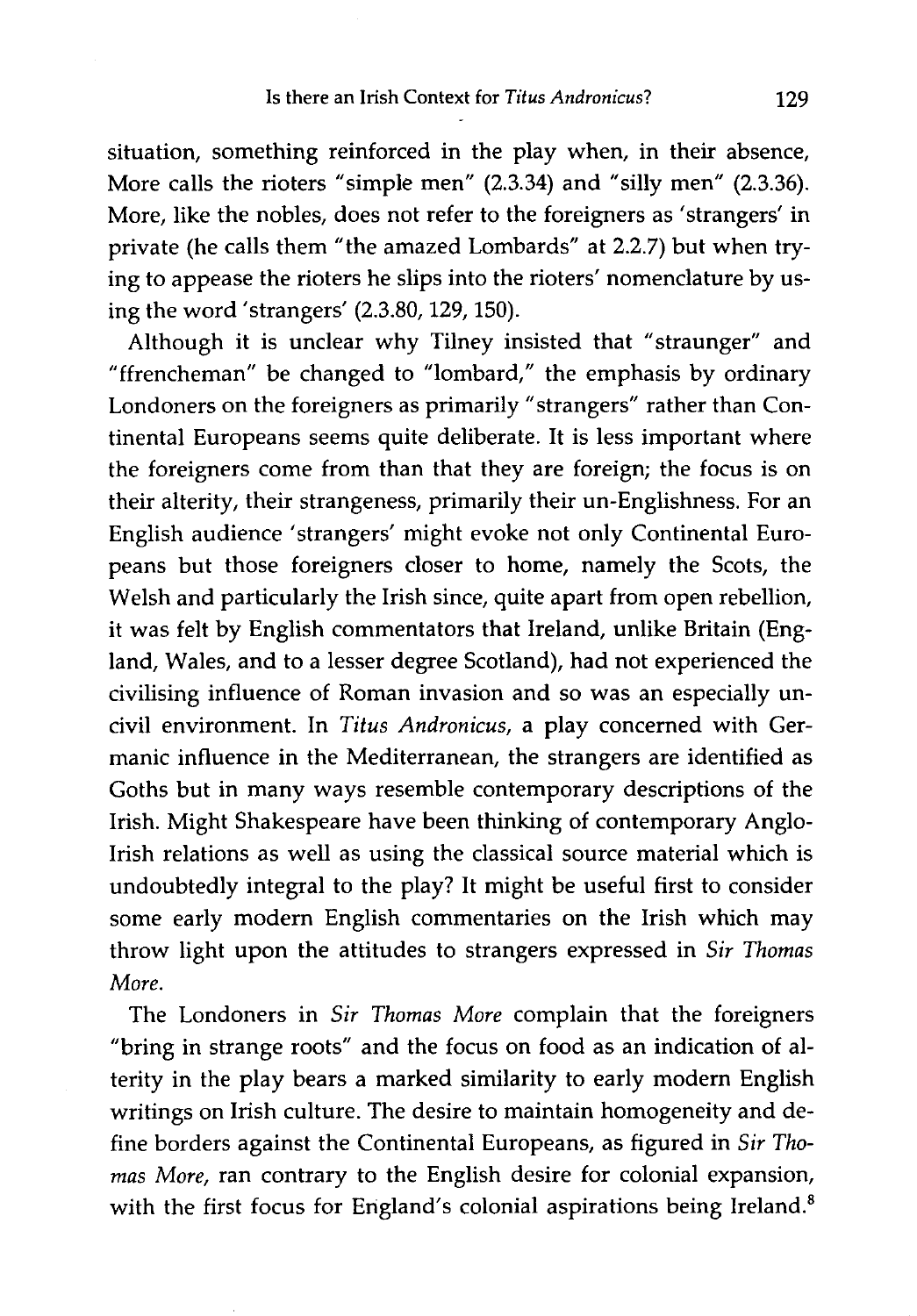Recent postcolonial theory has tended to consider not only the phenomenon's effect on the colonized, but also its effect on the colonizer. It has long been observed that colonizers are influenced by the people they are colonizing, but since the rise of poststructuralism and deconstruction this observation has tended to be expressed in relation to the binary opposite Self/Other that colonisers take with them when they leave home. Homi Bhabha argued that the stability of this binary opposition is weakened by experience of alien cultures, and in particular hybridization is a recurrent feature of the colonial experience.<sup>9</sup> England's colonial expansion into Ireland provoked anxieties about hybridity and the fluidity of cultural boundaries and so traditional dichotomising cannot adequately reflect the situation.<sup>10</sup> Although nearby, the Irish were strange to the English. Like the rioters in *Sir Thomas More,* Fynes Moryson linked diet and disease:

Many of the English-Irish, have by little and little been infected with the Irish filthinesse, and that in the very cities, excepting Dublyn, and some of the better sort in Waterford, where the English continually lodging in their houses, they more retaine the English diet.<sup>11</sup>

If left unchecked diet, an important index of civility, can effect English degeneration; early modern English commentators denounced those Old English (twelfth-century colonists) who had allowed themselves to be influenced by their colonised inferiors and thus stood as a warning to the New English against the threat of degeneration. Absorption of strange foodstuffs would, it was thought, make strange the English body and initiate a wider social corruption which will inevitably undermine English cultural superiority. The Irish diet consisted of what the English considered to be unusual foodstuffs. In his *Britannia* William Camden noted:

When they are sharp set [hungry], they make no bones of raw flesh, after they have squeez'd the blood out; to digest which, they drink *Usquebaugh.*  They let their cows blood too, which, after it is curdled, and strew'd over with butter, they eat with a good relish.<sup>12</sup>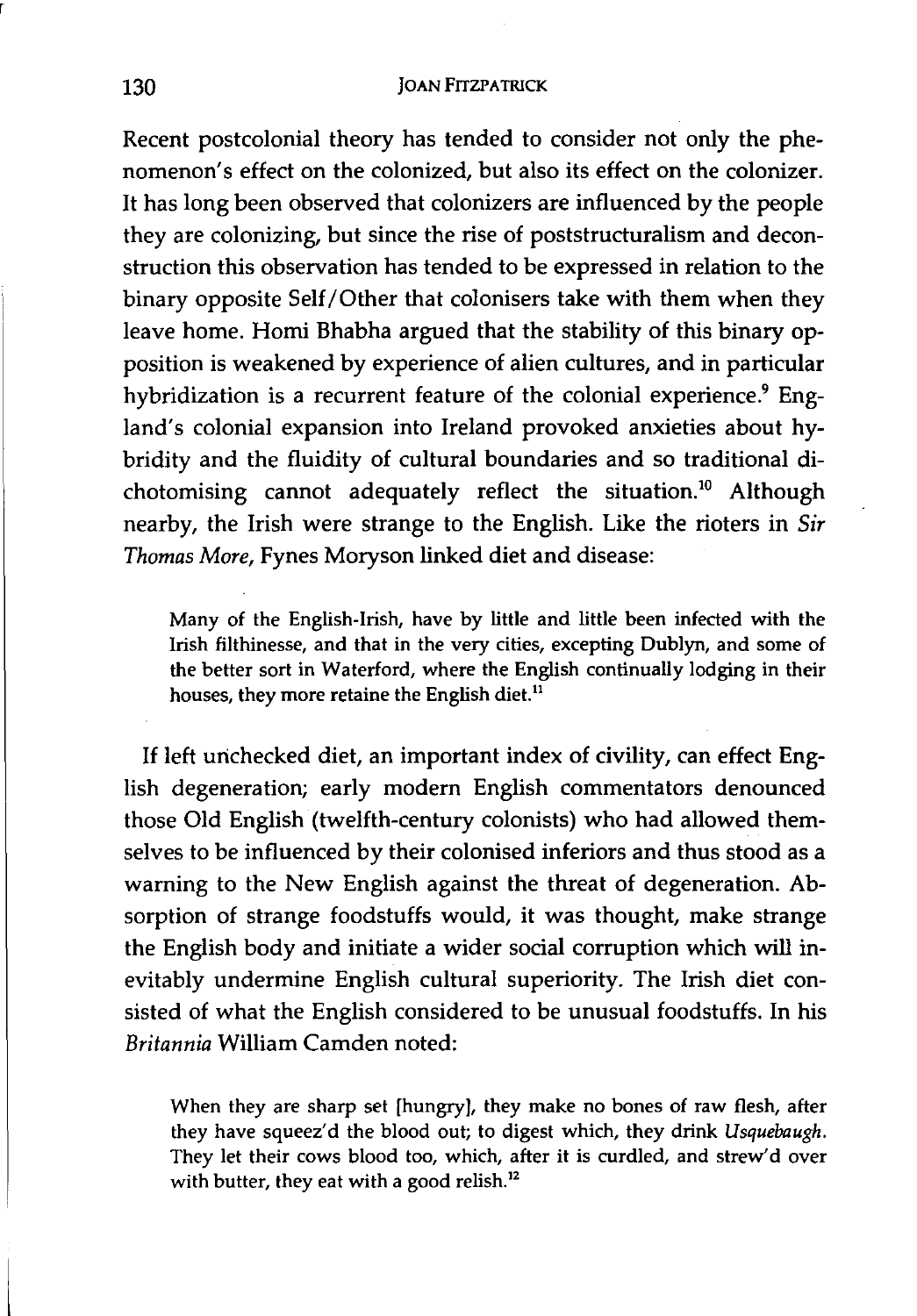In *The Glory of England, or a True description of Blessings, whereby she Triumpheth over all Nations* Thomas Gainsford similarly claimed: "Both men and women not long since accustomed a sauage manner of dyet, which was raw flesh, drinking the blood, now they seeth [boil] it, and quaff vp the liquor, and then take *Vsquebath."13* The distinctive characteristics of the Irish diet are raw meat, and a combination of the familiar, butter, with the unfamiliar, blood. "Usquebaugh" or "Usquebath" is, literally, 'water of life' or whiskey *(OED* "Usquebath" *sb.* La.), the alcoholic beverage made strange by the Gaelic word used to identify it. Camden and Gainsford's descriptions of the Irish appetite for blood concur with what Richard Stanyhurst wrote in Holinshed's *Chronicles:* 

Fleshe they deuour without bread, and that halfe raw: the rest boyleth in their stomackes with Aqua vitæ, which they swill in after such a surfet by quartes & pottels: they let their cowes bloud, which growne to a gelly, they bake and ouerspread with butter, and so eate it in lumpes. <sup>14</sup>

The niceties of English eating habits, that meat should be taken with bread and consumption should be leisurely, are neglected by the Irish and the effect of Stanyhurst's description is to align the Irish with the animals they" deuour" and so alert the reader to the brutishness of the Irish nature.

Detailed descriptions of the common Irish diet by Moryson, Camden, Gainsford, and Stanyhurst function as disturbing accounts of alterity primarily due to their emphasis on the Irish taste for raw flesh and blood which suggests a people capable of that most extreme form of uncivilised eating, cannibalism. Although contemporary English accounts of Irish cannibalism describe a people not naturally disposed to the practice but reduced to survival cannibalism as a result of war, the overwhelming effect of such accounts is the endorsement of English perceptions of the Irish as savage.<sup>15</sup> In *A View of the Present State of Ireland* Irenius gives Eudoxus a detailed explanation of Irish ancestry which, as Richard McCabe has pointed out, reveals Spenser's intention to stigmatise the culture of the Irish through "a pseudoanthropological investigation into its barbarous 'Scythian' origins."16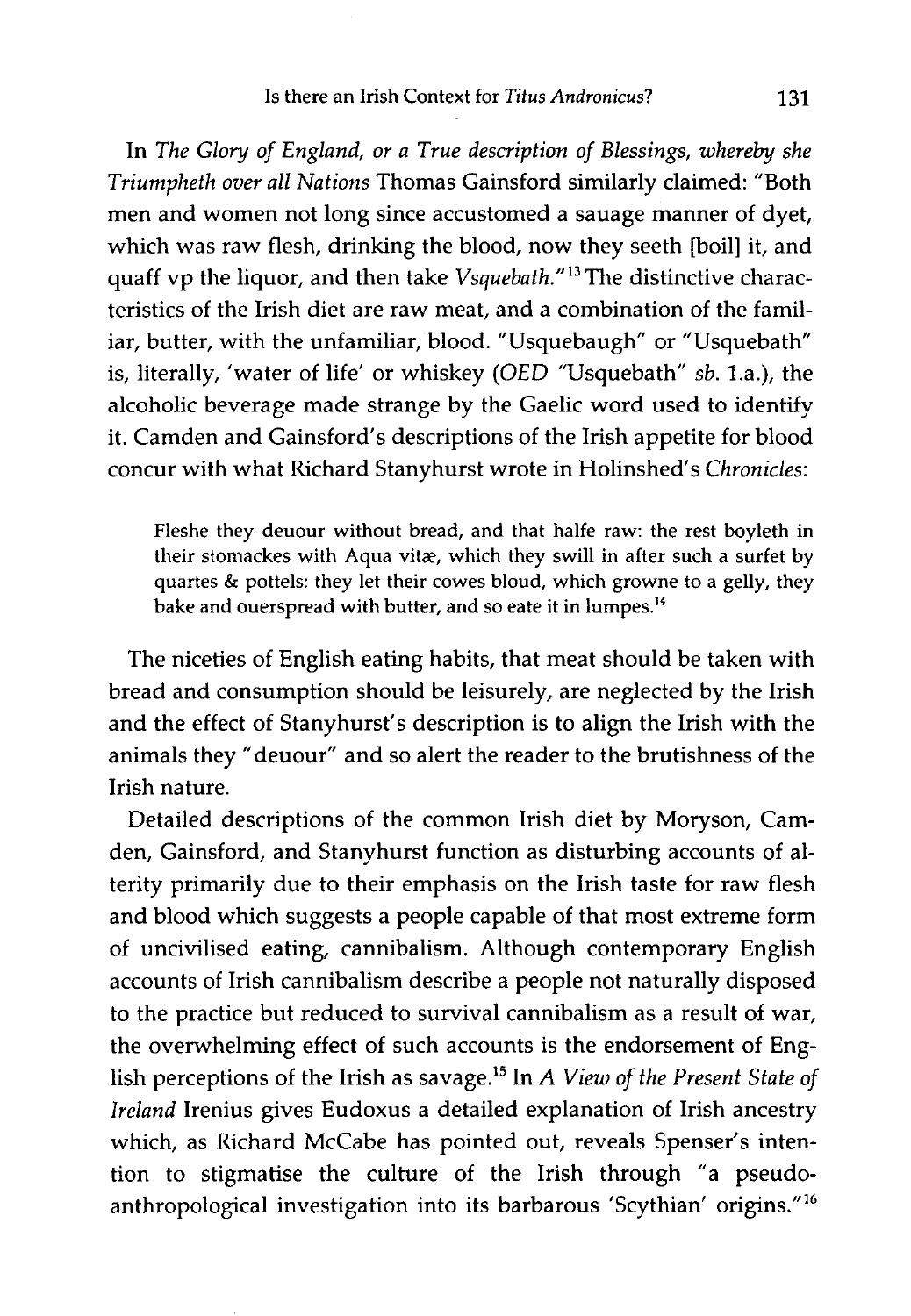Evidence for this is that the Irish, like the Scythians before them, indulge in blood rituals:

Allsoe the *Scythyans* vsed when they would binde anie solempe vowe of Combinacion to drinke a bowle of blodd togeather vowinge theareby to spende theire laste blodd in that quarrell, And even so do the wilde Scottes as ye maie reade in *Buchannan* and some of the Northern Irishe likewise.17

The main emphasis of Spenser's explanation of Irish ancestry is that the Irish are descended not from the Spanish, as they like to think, but rather from the Scythians and another barbaric northern tribe, possibly the" *Gaules* or *Africans* or *Goths,* or some other of those Northeren nacions which did ouerspread all Christendome"18 with the Gauls being the likeliest candidates. Evidence for this is the Irish ritual. of blood drinking:

Allsoe the Gaules vsed to drinke theire enemyes blodd and to painte themselues therewith So allsoe they write that the owlde Irishe weare wonte And so haue I sene some of the Irishe doe but not theire enemyes but friendes blodd as namelye at the execution of A notable Traitour at Limericke Called murrogh Obrien I sawe an olde woman which was his foster mother take vp his heade whilste he was quartered and sucked vp all the blodd rvnninge theareout Sayinge that the earthe was not worthie to drinke it and thearewith allso steped her face, and breste and torne heare Cryinge and shrikinge out moste terrible.<sup>19</sup>

Such ritual cannibalism, as opposed to survival cannibalism in times of crisis, is evidence of unrestrained appetite. Spenser was particularly sensitive to perceived English degeneration in Ireland and his focus on blood rituals, passed on from one barbaric people to another, suggests unease that English men might become implicated in Irish cultural practices. Whilst there were European accounts of cannibalism amongst native American tribes, the distinction is one of proximity: barbarity might be expected in the unchartered territory of the New World but the prospect of cannibalism in Ireland, close to England and inhabited by English men, would have been especially disturbing.

English commentaries on the savagery of Irish culture are intriguing in the light of Shakespeare's depiction of the relationship between the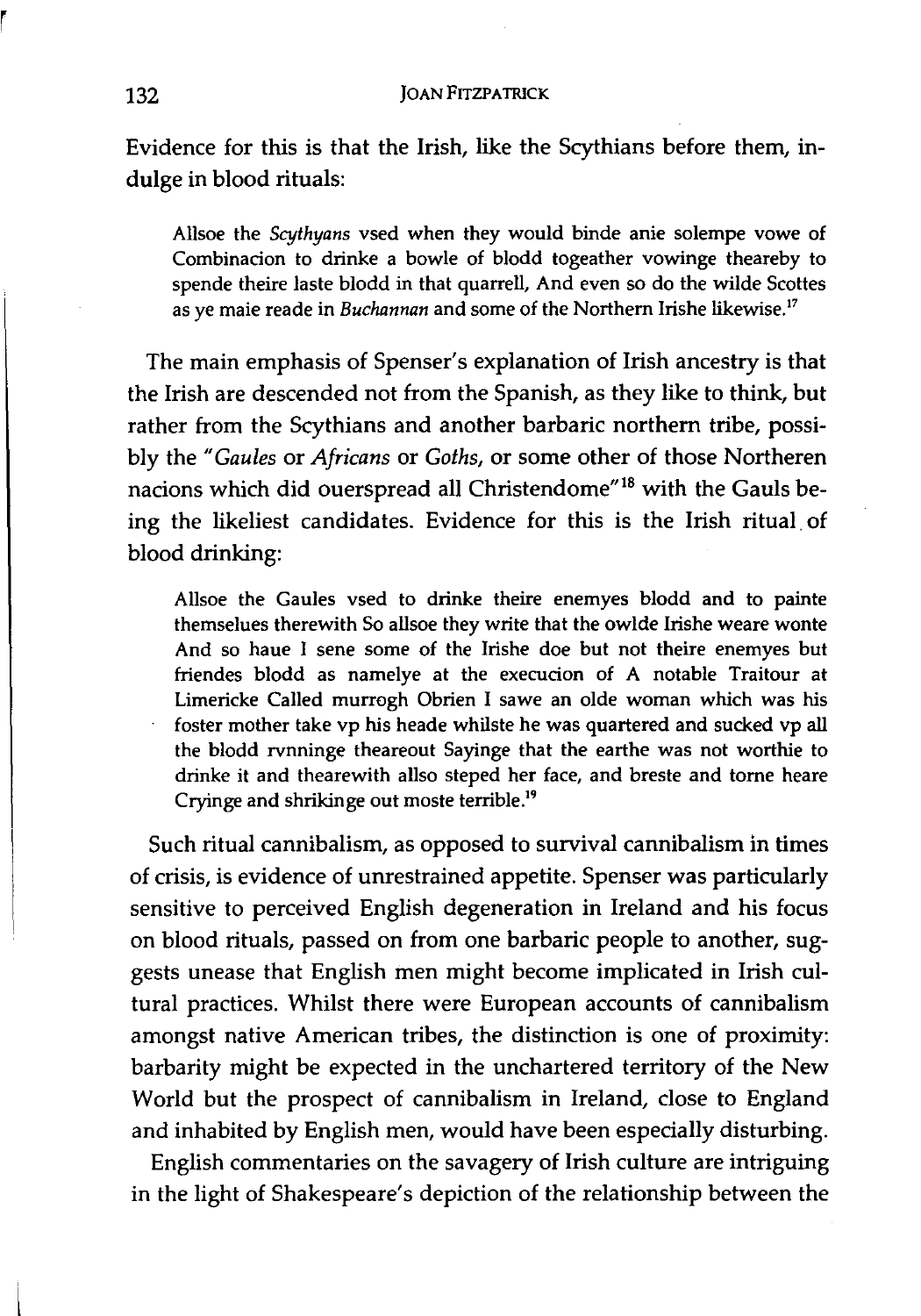Romans and the Goths in *Titus Andronicus.* The story of the fall of Rome, an archetype of destruction, has parallels with the potential destruction that is closer to home. The danger presented to England by its expansion into Ireland is evident in the story of Rome which acts as a warning against a powerful state overreaching itself. England's expansion is likely to prove its downfall because, like Rome before it, it is incorporating dangerous areas of Germanic influence, namely Germanically-influenced Ireland. The Irish being descended from a powerful, civilised, and Christian people like the Spanish would undermine Spenser's focus on Irish savagery and his attempts to justify extreme measures against the Irish in order to enforce their conformity. Though the Irish and the Spanish share a belief in Catholicism, Irenius emphasises Irish ignorance of Catholic doctrine:

[...] they are all Papists by their profession, but in the same so blindly and brutishly informed, for the most part as that you would rather think them atheists or infidels; but not one amongst an hundred knoweth any grounds of religion and article of his faith, but can perhaps say his pater noster or his Ave Maria, without any knowledge or understanding what one word thereof meaneth  $[...]^{20}$ 

A connection between the Irish and barbaric Germanic tribes--the "infidels" denounced by Spenser above-is also made in a particularly vitriolic text written by one of Spenser's contemporaries, "The Supplication of the Blood of the English most Lamentably Murdered in Ireland, Cryeng out of the Yearth for Revenge. $^{\prime\prime}$ <sup>21</sup> In outlining the atrocities committed by the Irish against the English the author of the "Supplication" aligns the Irish with barbaric tribes only to announce that the Irish are far worse:

Never shall you reade in the stories of the Gothes and Vandalles, in the records of The Turkes and Infidells, in the most barbarous and cruell warres that ever were, such brutishe crueltie, such mounsterous outrage. 0 that yore highnes might wthout hazard to yore royall person have seen the demeanour of those savage beasts, for men we can not call them, whose doinges shewe such Contrarietie to manhoode.<sup>22</sup>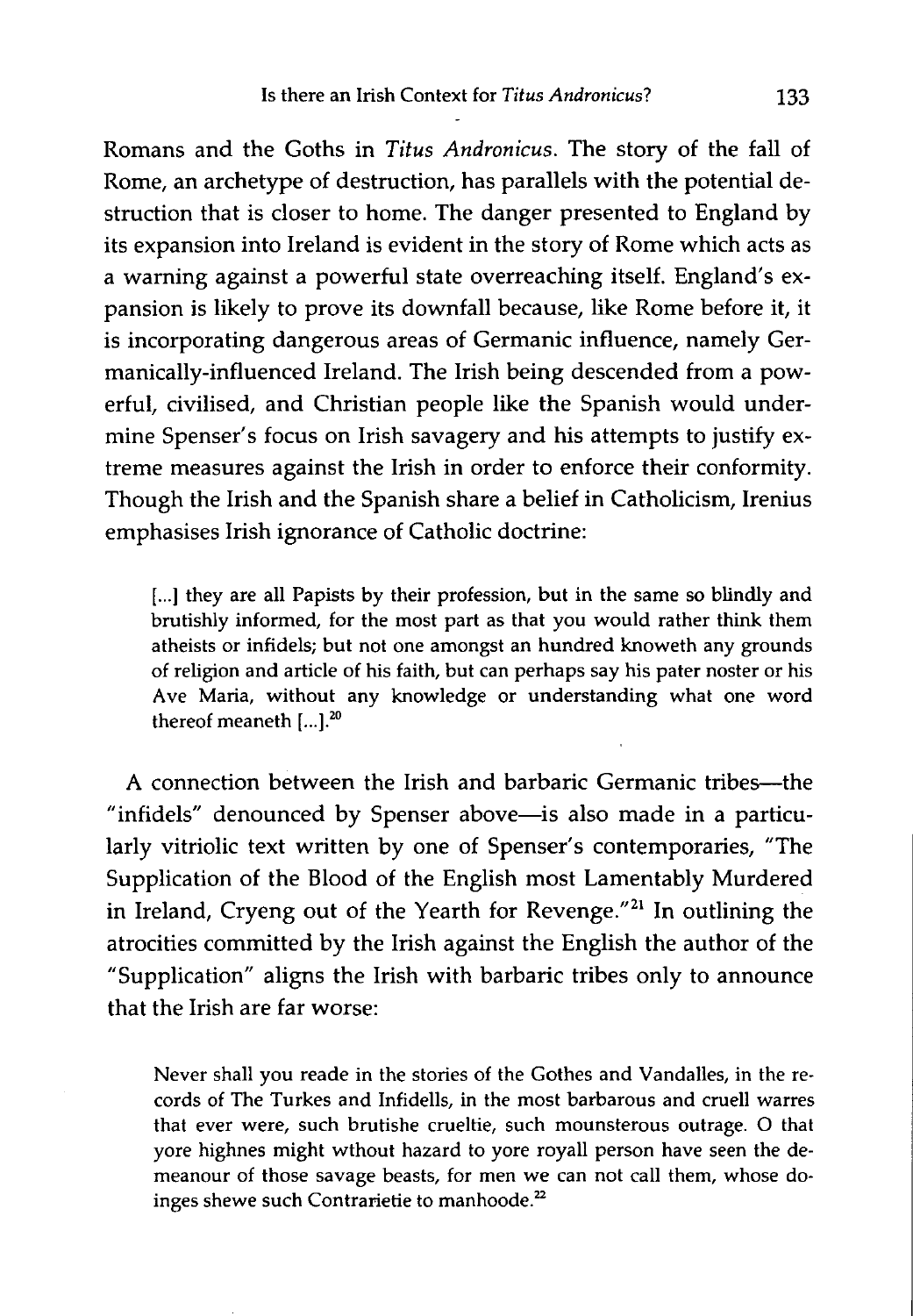Nicholas Canny has noted that Henry Sidney, Elizabeth's Lord Deputy in Ireland from 1565 to 1570, compared the Ulster chieftain Shane O'Neill to Huns, Vandals, Goths and Turks and that Thomas Smith, who sponsored a colony in Ireland but never actually visited the country, considered the Irish to be particularly uncivilized.<sup>23</sup> For Smith, the English were like the Romans for their aim was to civilize the Irish just as the Romans had civilized the ancient Britons.<sup>24</sup> The Roman parallel had been drawn before by writers of the Italian Renaissance such as Machiavelli who contrasted medieval barbarism with the old Roman civilization in order to justify the destruction of the former.25 England, as the new Rome, was thus the centre of civilization and although no other colonizer in Ireland put forward this view as clearly as Smith, anti-medievalism and the Roman parallel appears often in sixteenth-century English writings on Ireland.<sup>26</sup> As Richard McCabe has pointed out, Spenser employs etymological means to show that the Celtic language was spoken by the barbarous hoards that overran the Roman empire and this should function as a dire warning for the English.<sup>27</sup>

The act which most clearly indicates Gothic savagery against Rome in *Titus Andronicus* is the violent rape and mutilation of Lavinia which takes place in the forest or woodland outside the city. That this is also the location of Tamora's sexual liaison with Aaron indicates its association with alterity via degenerate sexual appetites. The opportunities that the forest affords are recognised by Aaron who draws an important distinction between the court which is "full of tongues, of eyes, and ears" and the woods which are "ruthless, dreadful, deaf, and dull [...] shadowed from heaven's eye" (2.1.128-31). As Robert Miola has pointed out, Aaron considers the forest to be

a region of lawless freedom where one can transform imagined schemes into reality. Unlike the court, the forest has no laws of civilization, no obstructions of custom, no censuring public voices to regulate actions. $^{28}$ 

The traditional court/woodland dichotomy emphasised by Aaron exists in classical myth and folklore. In Ovid's *Metamorphoses,* an im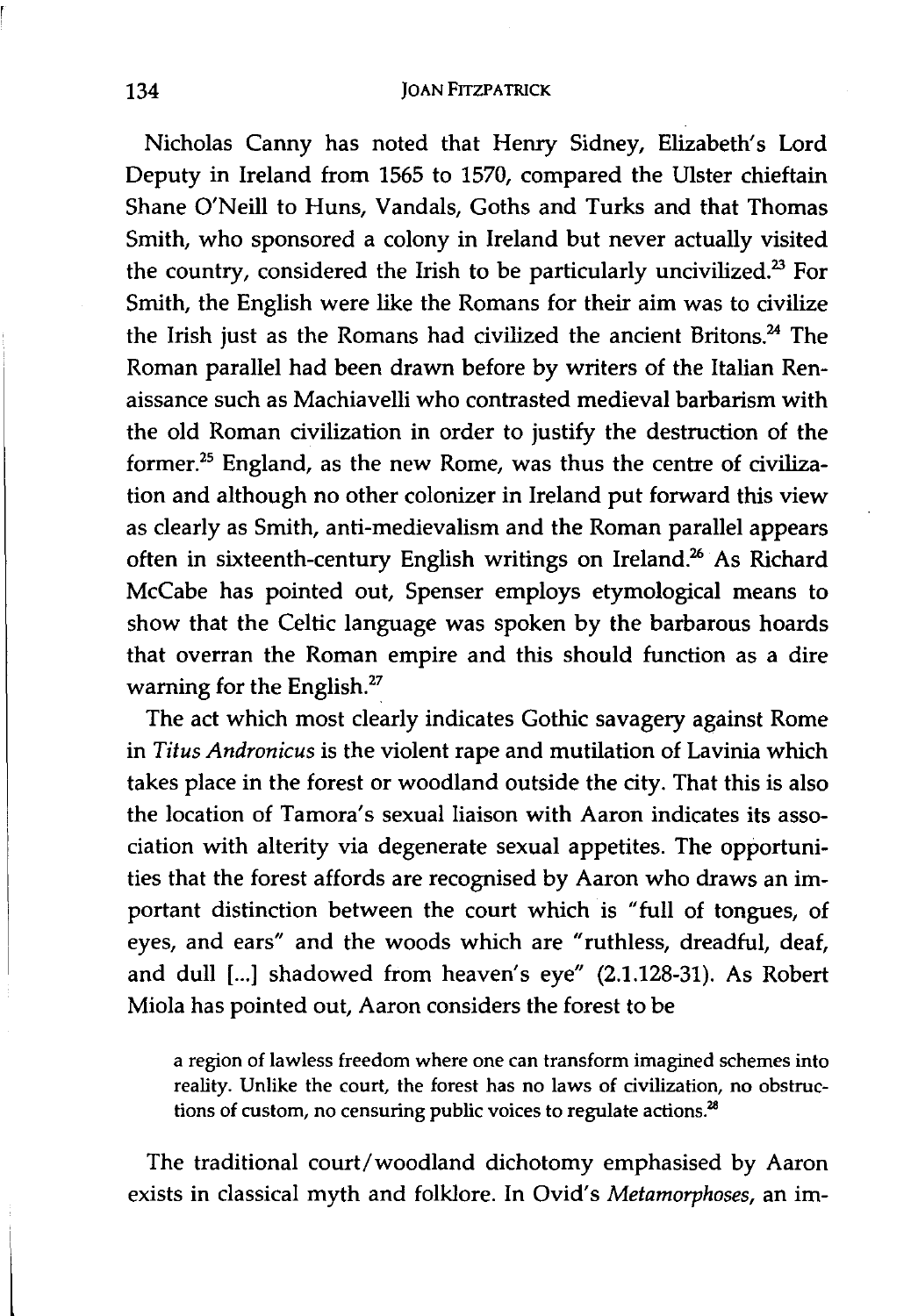portant source text for *Titus Andronicus,* Philomela is taken by her attacker Tereus from her father's court to "a pelting graunge that peakishly did stand / In woods forgrowen."<sup>29</sup> Woodland is also particularly relevant in the context of empire and colonial expansion into Ireland. As Margaret McCracken and R. A. Butlin showed, woodland and bogland provided rich economic resources but also protection for the Irish rebel and hidden dangers for the New English colonist.<sup>30</sup> In the *View* Irenius refers to Ireland's" goodly woodes" and remarks that it is "a moste bewtifull and swete Countrie as anye is vnder heaven,"<sup>31</sup> echoing Titus's reference to the woods as "green" (2.2.2) and Saturninus's reference to "this pleasant chase" (2.3.255). But Spenser's Ireland is also categorised as a land full of dense "wodes" and "perillous places" where travellers have been "Robbed and sometimes murdered,"<sup>32</sup> echoing Aaron's estimation of the woodland as a terrible place.

Francesca T. Royster noted that Aaron, an outsider in Roman society, nevertheless speaks like a Roman<sup>33</sup> and it is fitting that this usurper of Roman rhetoric should find for himself an alternative court in the forest which is a locus of power in its own right and from where he can initiate acts of violence against the Roman centre. Rural Ireland similarly provided alternative courts for Irish rebels, places from which to launch attacks against the coloniser and into which English colonists could be lured. Ireland may have functioned as an alternative court on two distinct levels; it has long been considered that those English serving in the Irish colony would have felt themselves disempowered and, although geographically close to England, far removed from the centre of civility. However, this liminality has recently been questioned by Willy Maley, who argued that the viceregal political system in Ireland, unique in early modern Europe, complicated the relationship of court and colony and the choices of English colonists. The viceroy ruled as an absolute monarch and therefore Ireland really was an alternative court for English colonists, not an inferior location.34 Aaron's governance within the woodland on the outskirts of Rome matches woodland as an alternative locus of power for those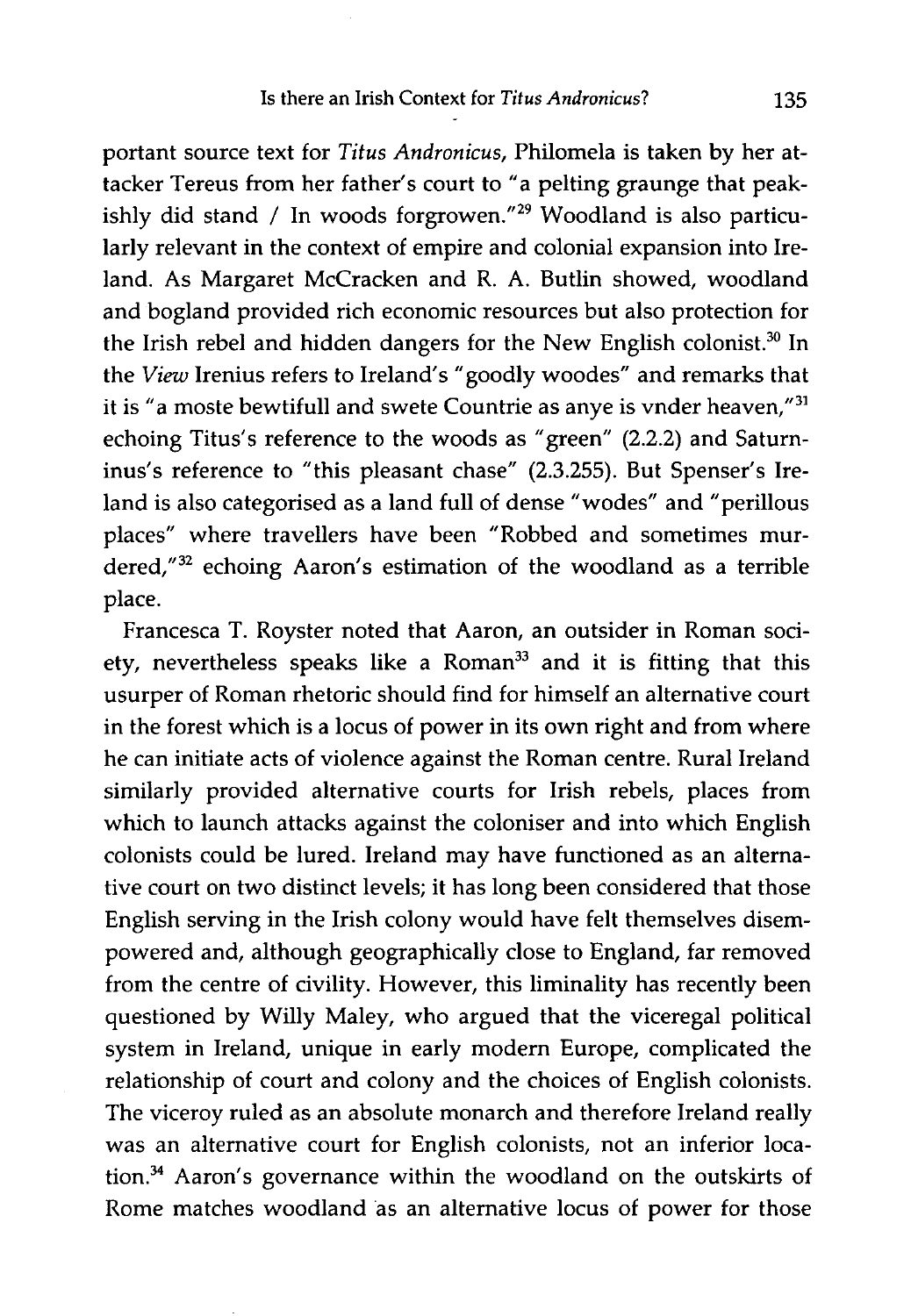alienated from the primary centre of government, both English and Irish and thus indicates a shared experience between coloniser and colonised.

Early modem English commentators on Ireland were preoccupied with degeneration not least because the hybrid (either the degenerate Englishman or the incompletely assimilated Irishman) challenged the strict demarcation between ontological categories. In *Titus Andronicus*  boundaries are blurred between civilised Roman and savage Goth and Moor; as Royster has pointed out, it is Aaron who possesses selfdiscipline and moderation. Aaron is restrained in his sexual relationship with Tamora and his role in the rape of Lavinia is intellectual rather than physical.<sup>35</sup> Tamora also defies what might be expected of her as Queen of the Goths when she becomes Roman Empress, masking her savagery under the veil of Roman respectability. In his depiction of Aaron and Tamora, Shakespeare elides simplistic notions of what characterizes alterity. Although Tamora indulges in the barbaric act of cannibalism she eats with ignorant innocence while Titus's monstrousness is shown in the act of making the pie. Similarly, in Ovid's *Metamorphoses,* Philomela and Procne are innocent victims of Tereus's lust but their act of revenge via the innocent Itys barbarously mirrors that of Tereus on Philomela. The depictions of cannibalism in the *Metamorphoses* and *Titus Andronicus* diverge from Early Modem English accounts of Irish cannibalism in important ways: the Irish, though under extreme duress, are invariably aware that they eat human flesh, whereas those who eat in the *Metamorphoses* and *Titus Andronicus* are ignorant until after the fact. Accounts of Irish cannibalism feature uncooked human flesh, a clear indication of barbarity, whereas both Tereus and Tamora eat cooked human flesh presented in the formal setting of a banquet, perhaps indicating that the barbaric lurks just beneath the surface of the apparently civilized.<sup>36</sup> Titus brings Roman civility itself into question and any sense of innate Roman moral superiority is undermined by his involvement in an act that characterizes barbarity.

Before the rape of Lavinia, Titus refers to the woods as "green"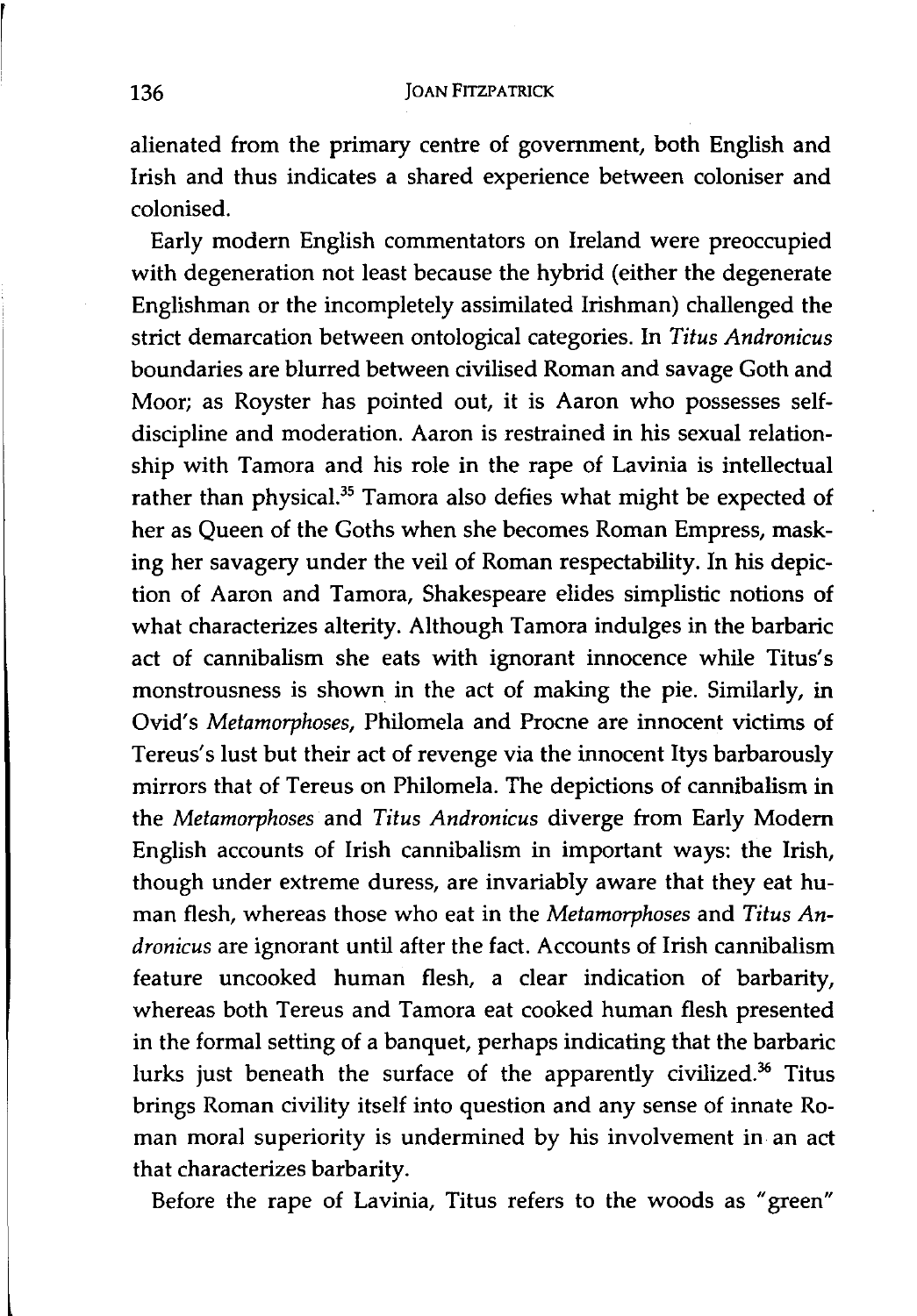(2.2.2) but after the rape, and with reference to the story of Philomela, he describes the woods as "ruthless, vast, and gloomy," echoing Aaron's description of the woodland and effectively aligning Roman and Moorish opinion. Shakespeare's problematizing of distinctions between the Romans and the Goths begins much earlier in the play, in Titus's refusal to show mercy by sparing Tamora's son (1.1.104-17) and in the killing of his own son who stands in his way (1.1.290-92). Tamora's plea includes the reminder that "Sweet mercy is nobility's true badge," and that she is refused it reflects badly on Roman nobility. Whether mercy should be shown to the enemy was a key point of debate in discussions about warfare in Ireland and the promotion of unwavering military strength in the face of human suffering is a dominant feature of Spenser's *View* where any compassion toward the indigenous population is denounced as weakness.<sup>37</sup> That Aaron and Tamora are neither entirely savage nor civilised and that Roman cruelty undermines its claims to civility indicates Shakespeare's blurring of simple categories and highlights a shared experience between coloniser and colonised.38

William Camden complained that Rome's failure to reach Ireland made England's job of civilizing the Irish more difficult:

I can never imagine that this island was conquered by the Romans. Without question it had been well for it, if it had; and might have civilized them. For wheresoever the Romans were Lords and Masters, they introduced humanity among the conquer'd; and except were they rul'd, there was no such thing as humanity, learning, or neatness in any part of Europe. Their neglect of this Island [Ireland] may be charged upon them as inconsiderateness. For from this quarter Britain was spoil'd and *infested* with most cruel enemies  $[...]$  [my emphasis]. $^{39}$ 

The common confusion of 'infest' with 'infect' *(OED* "infest" *v.2* Lb.) serves to draw connections between the perception that England will be overrun by foreigners and the perception that those foreigners will bring disease and cause degeneration. Shakespeare seems to want his audience to regard the Goths, not merely Aaron the Moor, as a different race; as Royster has pointed out, Tamora is represented as "hy-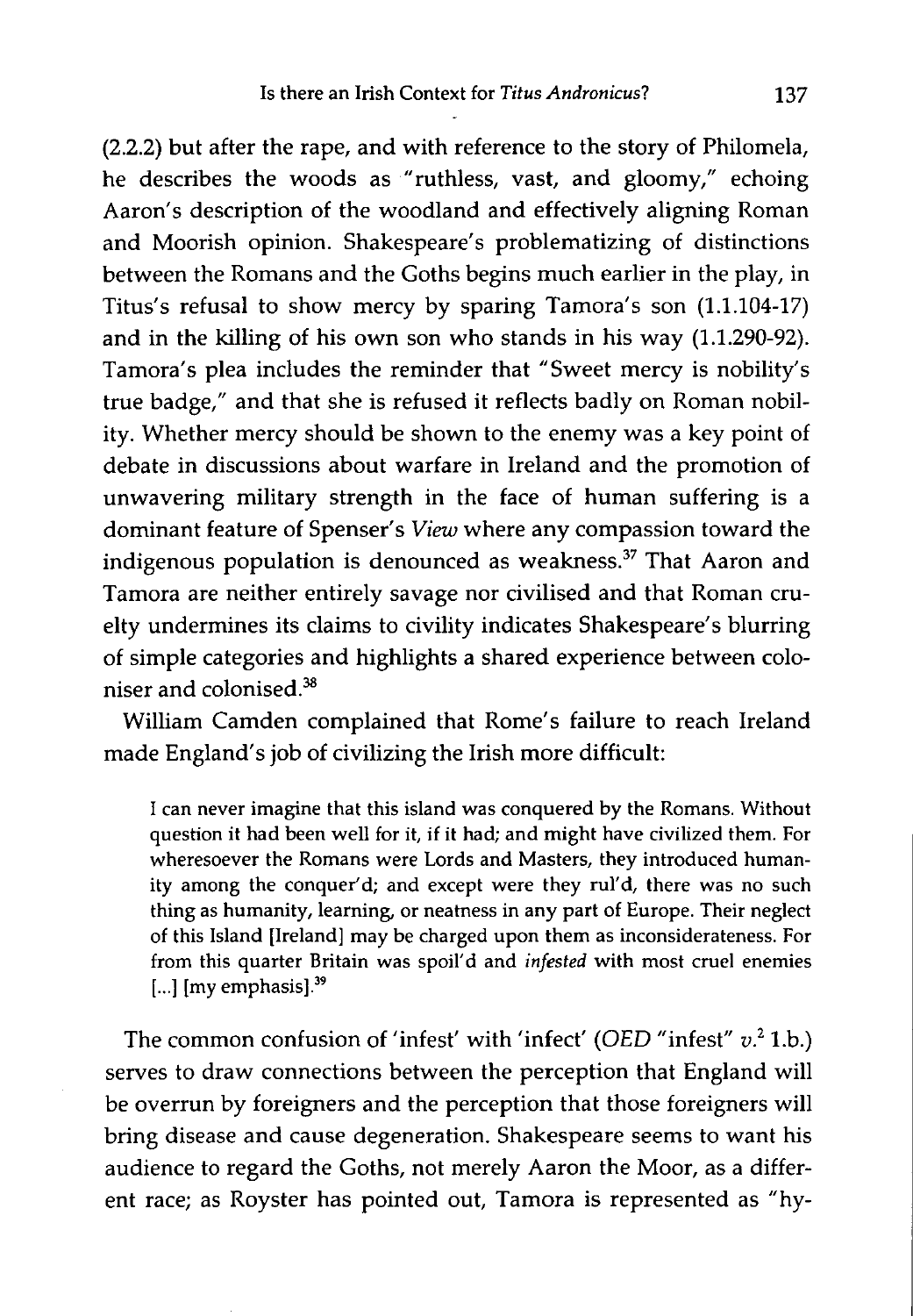perwhite" and in this sense her whiteness is "racially marked."<sup>40</sup> Having found herself at the centre of Roman authority as a result of her miscegenist relationship with Saturninus, Tamora undermines Rome's hierarchical and sexual order. Her relationship with Aaron, also miscegenic, violates social codes as does the interest she demonstrates in the sexual satisfaction of her sons, which Catharine Stimpson has suggested carries incestuous overtones.<sup>41</sup> In Lavinia's rape, physical penetration of the chaste and civilised by the barbaric clearly constitutes an inversion of the colonial relationship and is an enactment in microcosm of the usual colonial situation, often expressed via the womanas-land trope, since Rome (in the shape of Lavinia) is entered by its savage enemy. Rome's expansionist policy has incorporated savagery into what was an innocuous environment (a 'green,' or virginal, wood) and thus the politically triumphant Romans have provoked the violence which has been directed against them. That the savagery against Lavinia has been encouraged by a woman alerts the audience to the harmful influence of the sexualised foreigner in particular. I do not wish to suggest that Shakespeare is moralising here but rather that he is exploring the consequences of a country's expansionist policy which incorporates the means of its own destruction and thus provokes the violence directed against itself.

Tamora's sexual appetite for Aaron produces a direct threat to the state of Rome via a hybrid child. Aaron's plan to switch his black child with a local Moorish-white child and fool the Roman emperor into considering the latter his own (4.2.152-61) alerts us to the political ramifications of female sexual incontinence. Yet Saturninus is partly to blame for the harm that Aaron intends since he has allowed himself to be attracted to Tamora, the enemy within, choosing her over Lavinia and so leaving himself vulnerable to Moorish-Gothic machinations. As was the case with European reports from the New World, early modem English commentators on Ireland warned against the allurements of native Irish women. In the "Supplication" Irish women are depicted as dangerously seductive in their ability to make English men degenerate, John Derrick warned colonialists to beware of be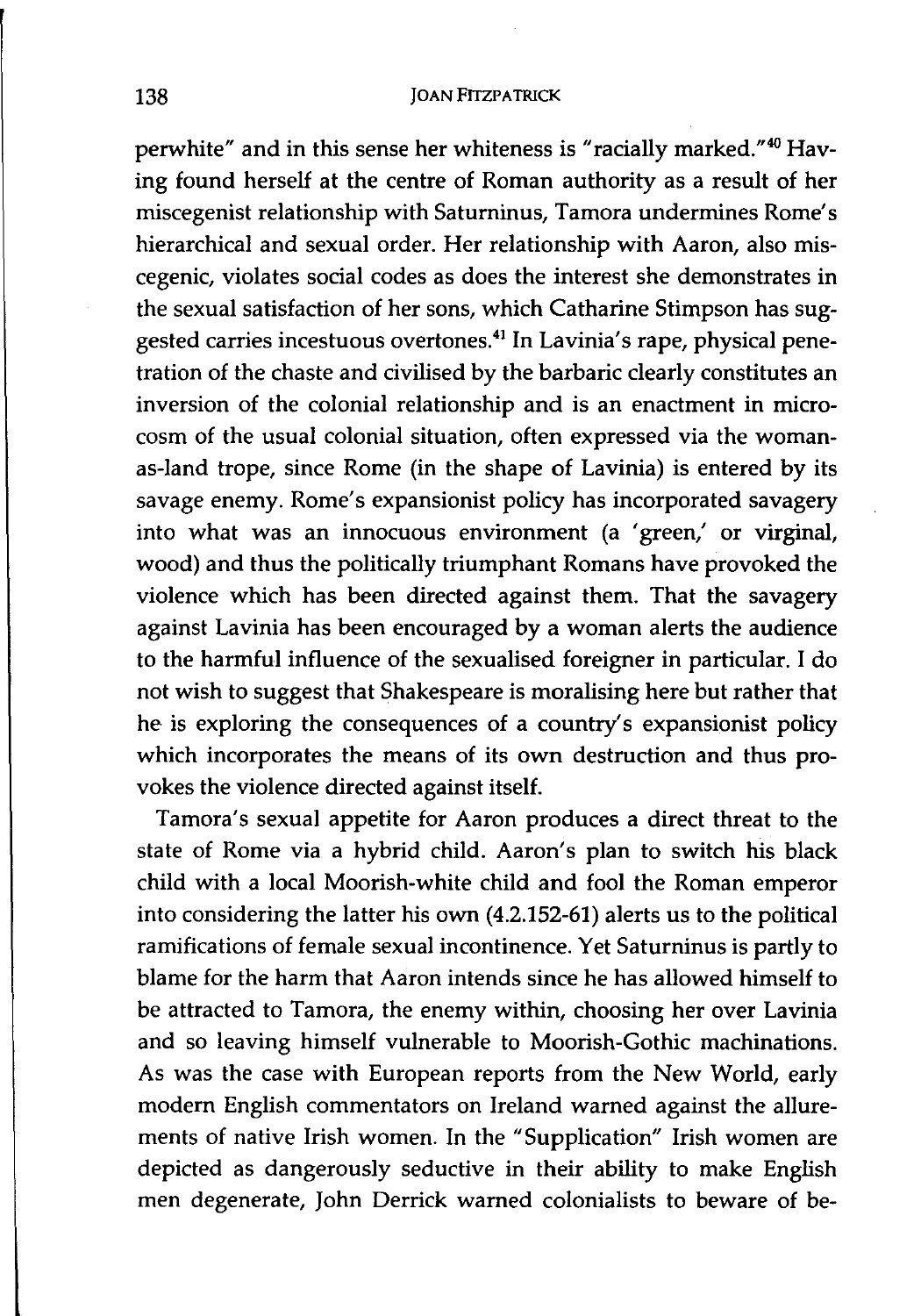witchment by Celtic women who he characterised as "dissemblyng elues"42 and Spenser advised against "licentious conversinge with the Irishe or marrying and fosteringe with them."43 In *Titus Andronicus,*  the local white child who is the product of a mixed-race relationship will undermine Roman racial purity. Nicholas Canny noted the perception amongst English commentators that Irish sexual behaviour violated the social codes of civilized English society: "Incest was said to be common among them, and Gaelic chieftains were accused of debauching the wives and daughters of their tenants [...]."<sup>44</sup> While incest is merely hinted in *Titus Andronicus,* the metaphor of Tamora's voracious sexual appetite is made literal in the pernicious consumption that takes place in the final scene.45 As in *Sir Thomas More* there is anxiety about foreign appetites and an association is drawn between strange foodstuffs, degenerate sexual behaviour, and the health of the nation since the foreigners who have been absorbed into native culture are responsible for all kinds of pernicious consumption.

The weak distinction between Roman and Goth, demonstrable in the lack of compassion shown by Titus against Tamora and his own son, begins when Lucius commands that Tamora's son be burned and that his killers "hew his limbs till they be clean consumed" (1.1.129). His blood-thirsty appetite conjures images of cannibalistic feasts, as does the tomb of the Andronici which consumes human flesh and which Tamora notes will be stained with blood at the sacrifice of Alarbus (1.1.116).<sup>46</sup> That moral commentary should come from the Goth Chiron ("Was never Scythia half so barbarous" 1.1.131) further blurs the distinction between Roman civility and Gothic savagery. Comparing Lucius's behaviour with Scythian barbarism prepares us for Lucius's later hostility toward Rome and his confederacy with the Goths (3.1.298-99). Lucius becomes Rome's governor but only by incorporating its old enemy, an action suggested by Titus (3.1.284-86) but which, ironically, nullifies his earlier triumph against the Goths and signals Roman degeneration. As governor, Lucius commands that Tamora's body be abandoned for birds of prey to feed upon (5.3.195- 99). This act, intended to mark Tamora's foreignness by not allowing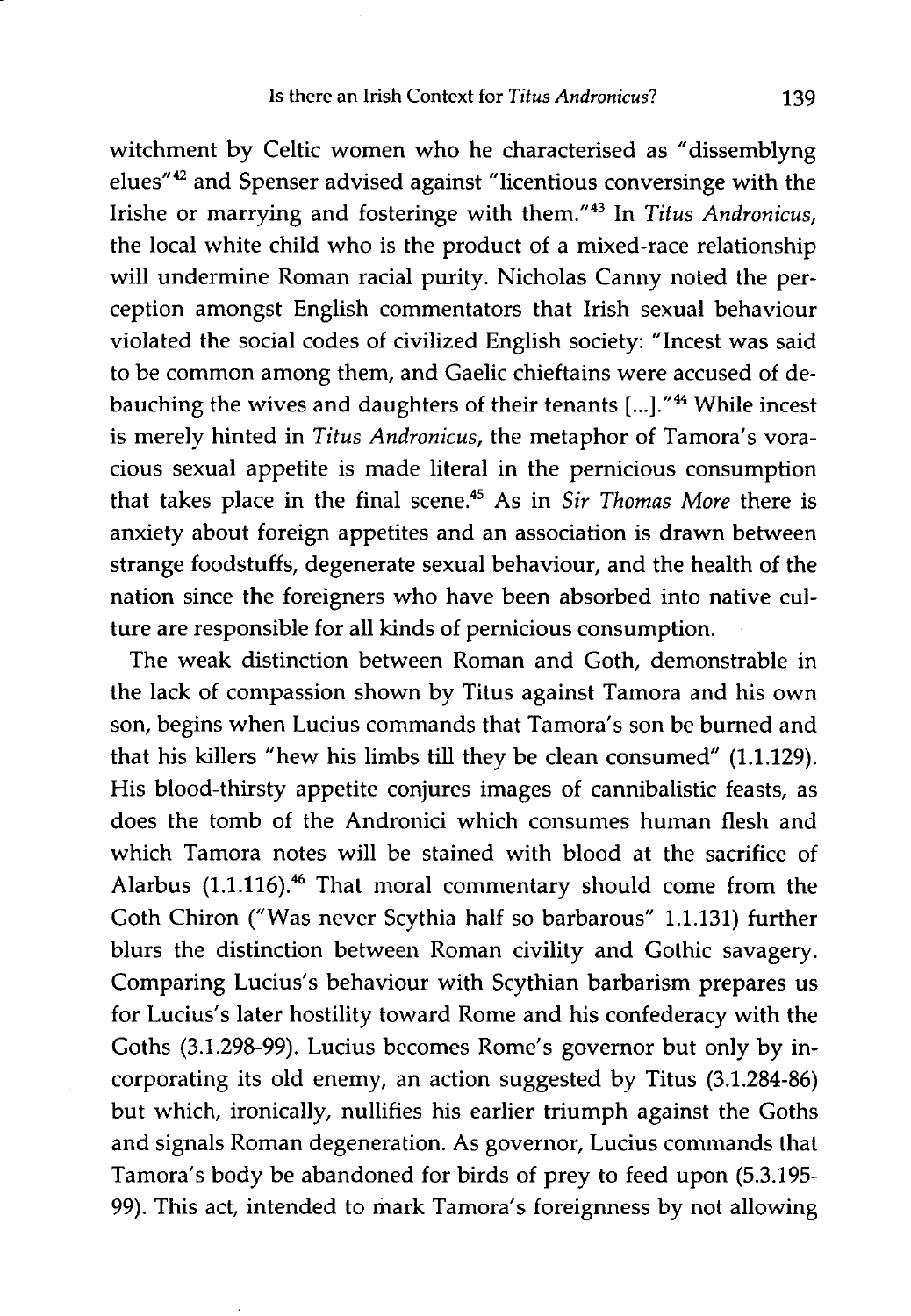her the dignity of a funeral, ironically serves to emphasize Roman savagery. The fate dealt out by Lucius to Aaron is even more telling:

Set him breast-deep in earth and famish him. There let him stand, and rave, and cry for food. If anyone relieves or pities him, For the offence he dies. This is our doom. Some stay to see him fastened in the earth. (5.3.178-82)

Hunger, urged by Irenius in the *View* as a useful colonial tool in Ireland, $47$  is here used as a means of punishing the barbaric Moor and, as in the *View,* pity toward the victim is to be severely punished. That Aaron's appetite for lust and murder should be punished by starvation constitutes an inversion of Tamora's cannibalistic feast and the pernicious consumption of her body by birds of prey after death. Aaron's defiant response to Roman justice "Ten thousand worse than ever yet I did / Would I perform, if I might have my will" (5.3.186-87) provides no hope for redemption but besides fixing him as an irredeemable villain his comment functions as a warning against the incorporation of foreigners whose appetites may provoke civil disorder.

In *Titus Andronicus* Shakespeare makes distinct connections between foreign influence and pernicious consumption but subtly undermines conventional depictions of alterity by raising pertinent questions about the nature of Otherness, colonial expansion and degeneration: the colonisers are as capable of savagery as those they colonise. In Camden's complaint about the Irish and in *Sir Thomas More* foreigners come to England against the will of the native inhabitants but in *Titus Andronicus* Tamora is brought as a captive to Rome against her will. Might Shakespeare be suggesting that colonial expansion carries with it the risk of incorporating the seeds of its own destruction? In *Titus Andronicus* imperial expansion's eating up of foreign lands includes the ingestion of poisonous strangers, yet simplistic notions of civility and savagery are problematized in the barbaric actions of the Romans. In *The Faerie Queene* Spenser refers to the civilising influence of Brutus on ancient Britain. Before the coming of Brutus the land was a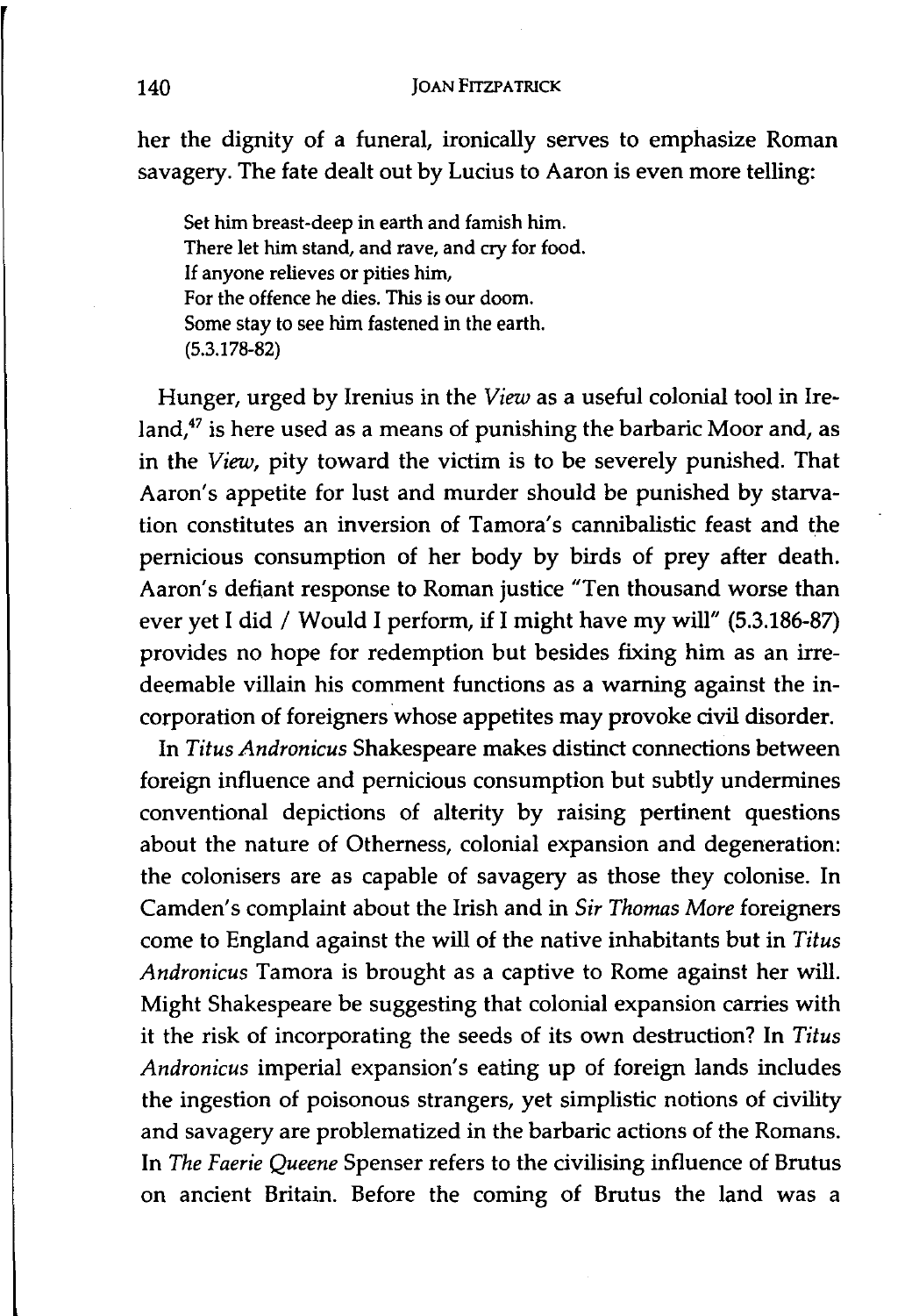"saluage wildernesse, / Vnpeopled, vnmanurd, vnprou'd, vnpraysd" (2.10.5.3-4) and its inhabitants were barbaric, "But farre in land a saluage nation dwelt, / Of hideous Giants, and halfe beastly men, / That neuer tasted grace, nor goodnesse felt," (2.10.7.1-2). England's savage past is a painful memory which undermines notions of inherent English civility and implies the need for constant vigilance against degeneration. This danger was particularly threatening given the proximity of Ireland which, unlike Britain, had not felt the influence of Roman invasion, a fact which was used by some commentators to explain Ireland's uncivil culture. In *Titus Andronicus* the traffic is in destabilizing and threatening figures whose behaviour undermines a precarious order. This might be read as a warning against unwise expansion abroad, and particularly the incorporation of foreigners, because classical history provides evidence of a particularly spectacular fall. Shakespeare's classical story of the Romans and the Goths is perhaps informed by the contemporary issue of English expansion into Ireland: if the English are not vigilant and if they do not guard against their appetite for unwise expansion they may find themselves at the mercy of foreign appetites which ultimately will consume them.

University College Northampton

## **NOTES**

<sup>1</sup>I am grateful to The British Academy for supporting this research with the award of an Overseas Conference Grant.

 $2$ The play exists solely as British Library manuscript Harley 7368, in several hands, and comprising 22 sheets. Most of the writing is in the hand of Anthony Munday, although additional sheets in different hands have been inserted. The front of the first sheet contains a provisional licence from Edmund Tilney, the state censor, requiring alterations before public performance. The additions might represent changes to the play made after Tilney's objections were known but this theory is difficult to sustain because in some ways the changes (such as the re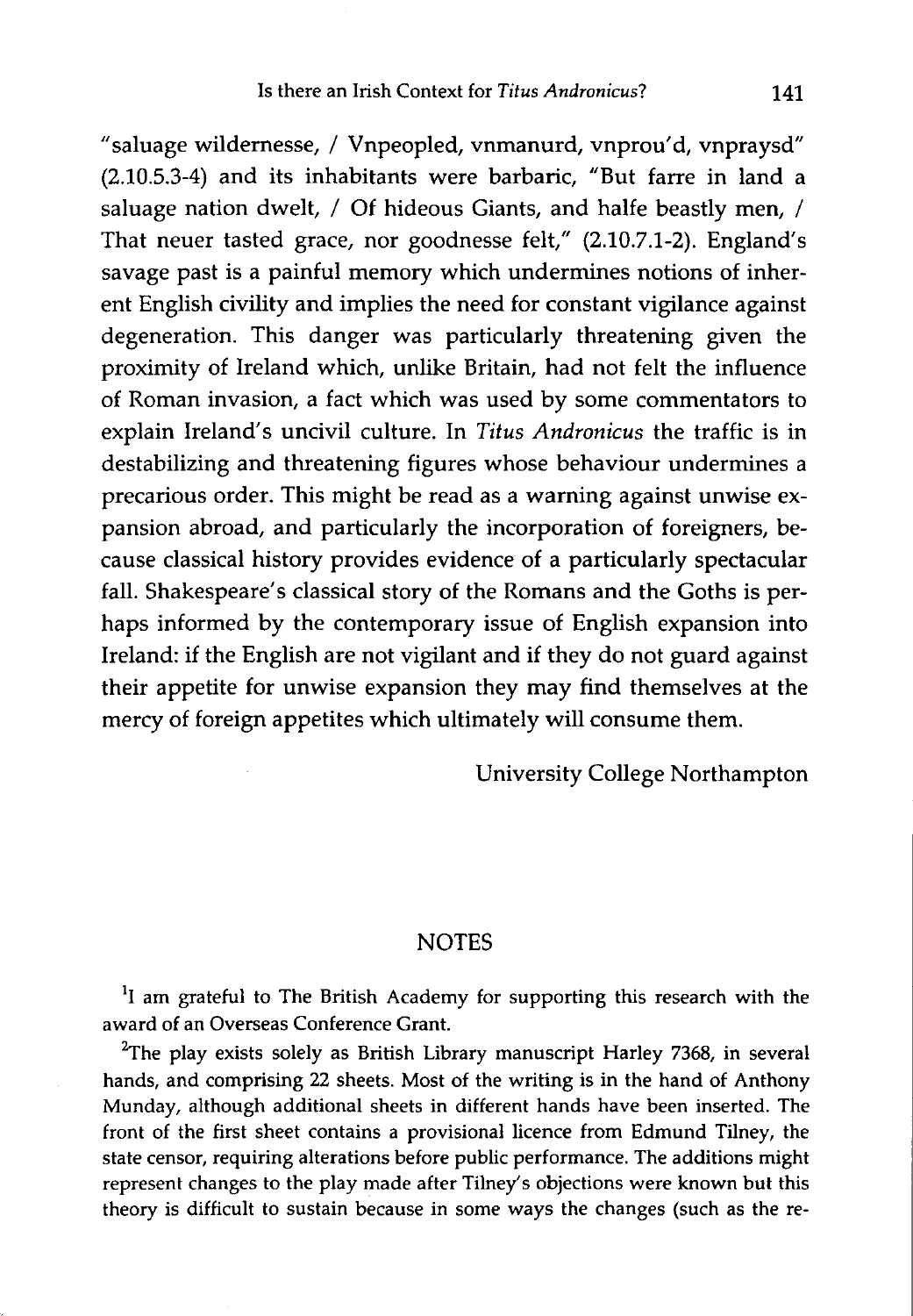writing of the scene in which More quells the rioters) make matters worse. This problem is treated in the Revels edition of the play (Anthony Munday, *Sir Thomas More,* ed. Vittorio Gabrieli and Giorgio Melchiori [Manchester: Manchester UP, 1990] and more fully in Scott McMillin, *The Elizabethan Theatre* and *The Book of Sir Thomas More* (Ithaca: Cornell UP, 1987).

3Munday, *Sir Thomas More 6.* 

4 All quotations of *Sir Thomas More* are from Munday, *Sir Thomas More.* 

5Munday, *Sir Thomas More 17.* 

6Munday, *Sir Thomas More 18.* 

7Raphael Holinshed, *Chronicles of England, Scotland, and Ireland,* 1587, vol. 3 (London: J. Johnson, 1808) 617-20.

 $8$ Some critics have claimed that England did not have colonial aspirations. For example, Tobias Gregory maintained that men like Spenser, accused by Stephen Greenblatt and Simon Shepherd of being a poet of empire, were primarily motivated by personal ambition and international Protestant solidarity and that the period was one of perceived isolation and Catholic threat not expansion. Gregory goes on to assert that "Elizabethan England was no more engaged in empirebuilding in the New World than in the old. As Jeffrey Knapp has reminded us, English efforts at colonization in America were' dismal failures' until the seventeenth century, particularly by comparison with the vast, lucrative colonies of Spain" (Tobias Gregory, "Shadowing Intervention: On the Politics of *The Faerie Queene* Book 5 Cantos 10-12," *English Literary History* 67 [2000]: 365-97). However, it is unreasonable to assume that failure implies the absence of what Tobias has called "an imperial impulse." It may not have been fulfilled but the impulse was evident nonetheless, as the American examples show.

<sup>9</sup>Homi Bhabha, "The Other Question: The Stereotype and Colonial Discourse," *Screen* 24 (1983), repr. *Twentieth-Century Literary Theory: A Reader,* ed. K.M. Newton (New York: St. Martin's, 1997) 293-30l.

 $10$ Drawing upon the theories of Bhabha, David Baker noted that in Ireland the categories carefully created by the colonist-Old English, New English, or 'meere' Irish-were inherently unstable (David J. Baker, '"Wildehirissheman': Colonialist Representation in Shakespeare's *Henry V," English Literary Renaissance* 22.1 [1992]: 37-61, here 38-40). Similarly Andrew Hadfield observed the difficulty in considering nationhood in terms of polarities since no identity-colonizer or native-is pure and both groups will be altered by contact (Andrew Hadfield, *Edmund Spenser's Irish Experience: Wilde Fruit and Salvage Soyl* [Oxford: Clarendon P, 1997], 1-4).

lIPynes Moryson, *An Itinerary Written By Fynes Moryson Gent. l ... ] Containing* His *Ten Yeeres Travell Through the Twelve Dominions of Germany, Bohmerland, [...] France, England, Scotland, and Ireland l ... ].* (London: J. Beale, 1617) sig. Sss2r.

12William Cam den, *Camden's Brittannia,* 1695: *A Facsimile of the* 1695 *Edition Pub-*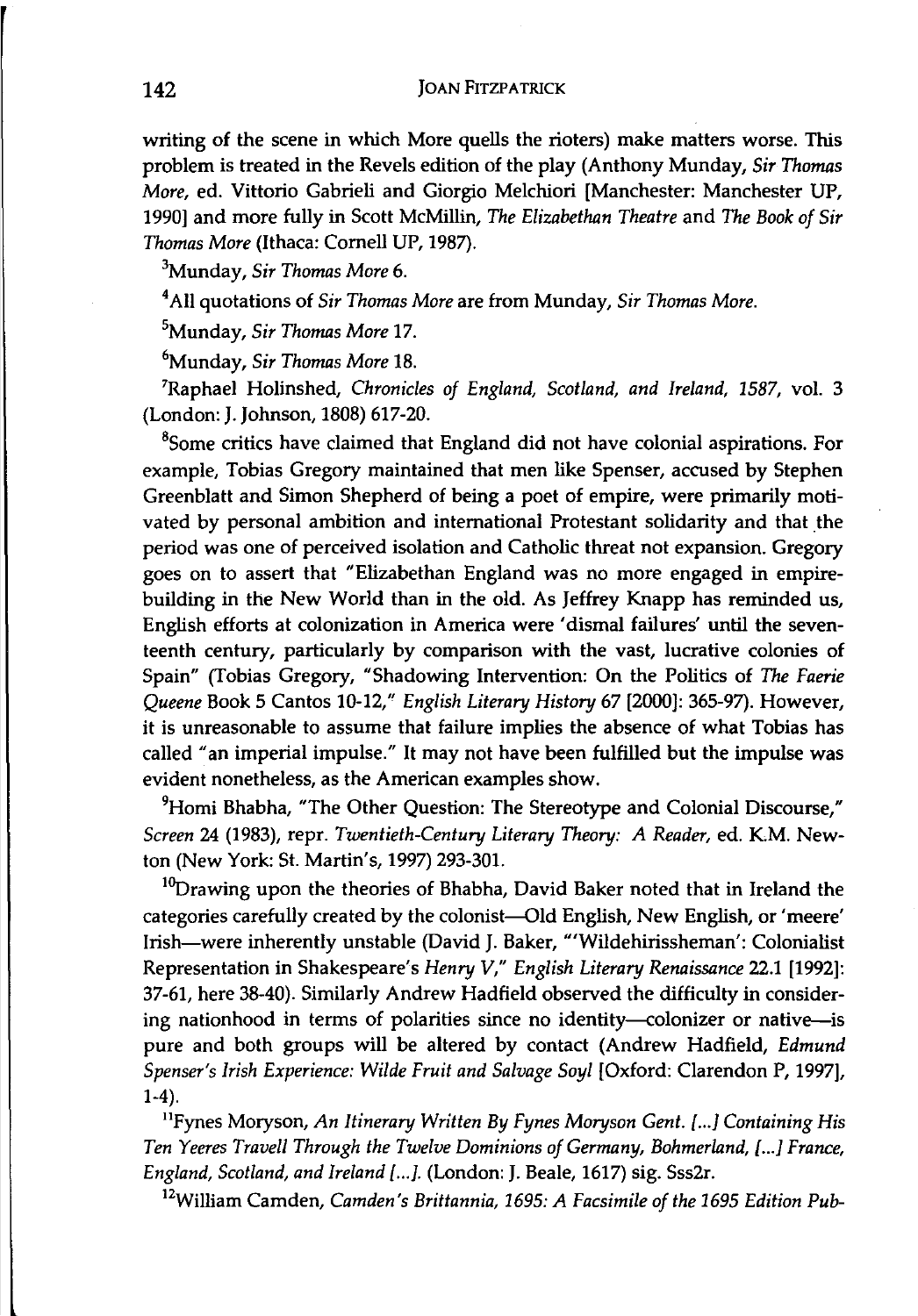*lished by Edmund Gibson; [Translated From the Latin},* intr. Stuart Piggott, Bibliographical Gwyn Walters (Newton Abbot: David and Charles, 1971) 1048.

<sup>13</sup>Thomas Gainsford, *The Glory of England*, or a True Description of Blessings, *Whereby She Triumpheth Over All Nations* (London: E. Griffin for T. Norton, 1618) 151.

14Raphael Holinshed, *The Firste Volume of the Chronicles of England, Scotlande, and lrelande,* 2 vols. (London, 1577) sig. D4r.

15In *A View of the Present State of Ireland* Irenius describes the starving Irish in Munster as "Anotomies of deathe" that "did eate the dead Carrions, happie wheare they Coulde finde them, Yea and one another sone after, in so muche as the verye carkasses they spared not to scrape out of theire graves" (Edmund Spenser, *Prose Works,* ed. Rudolf Gottfried, *The Works of Edmund Spenser: A Variorum Edition,* vol. 10 [Baltimore: Johns Hopkins UP, 1949]158). Writing on Ireland in Holinshed's *Chronicles,* John Hooker reported that after the defeat of the Papal force in 1580 the people of the area surrounding Smerwick ate the bodies of dead men washed up on shore from a shipwreck, so severe was the extent of the famine after the Desmond rebellion (see Raphael Holinshed, *The First and Second Volumes of Chronicles,* vol. 3 [London, 1587] sig. Rjv-Rijr). Similarly Fynes Moryson claimed in his *Itinerary* that after the tactical destruction of Irish corn by English forces a group of soldiers returning home from an expedition against the rebel Brian Mac Art came across "a most horrible spectacle of three children (whereof the eldest was not aboue ten yeeres old), all eating and knawing with their teeth the entrals of their dead mother ." See Moryson, sig. Bbb2r.

16Richard A. McCabe, "Edmund Spenser, Poet of Exile," *Proceedings of the British Academy* 80 (1993): 100.

17Spenser, *Prose Works 108.* 

18Spenser, *Prose Works 84.* 

19Spenser, *Prose Works 112.* 

20Spenser, *Prose Works 136.* 

 $21$ According to its transcriber Willy Maley, this anonymous text was written during November and December 1598 and is "a record of alleged Irish war crimes, written in the midst of the Nine Years War, and in the wake of the overthrow of the Munster Plantation." See "The Supplication of the Blood of the English Most Lamentably Murdered in Ireland, Cryeng Out of the Yearth for Revenge (1598)," ed. Willy Maley, *Analecta Hibernica* 36 (1995): 7-8.

 $22$ The Supplication of the Blood of the English Most Lamentably Murdered in Ireland, Cryeng Out of the Yearth for Revenge (1598)" 18.

23Nicholas P. Canny, *The Elizabethan Conquest of Ireland: A Pattern Established*  1565-76 (Hassocks: Harvester, 1976) 126.

 $24$ Canny 128.

 $25$ Canny 129.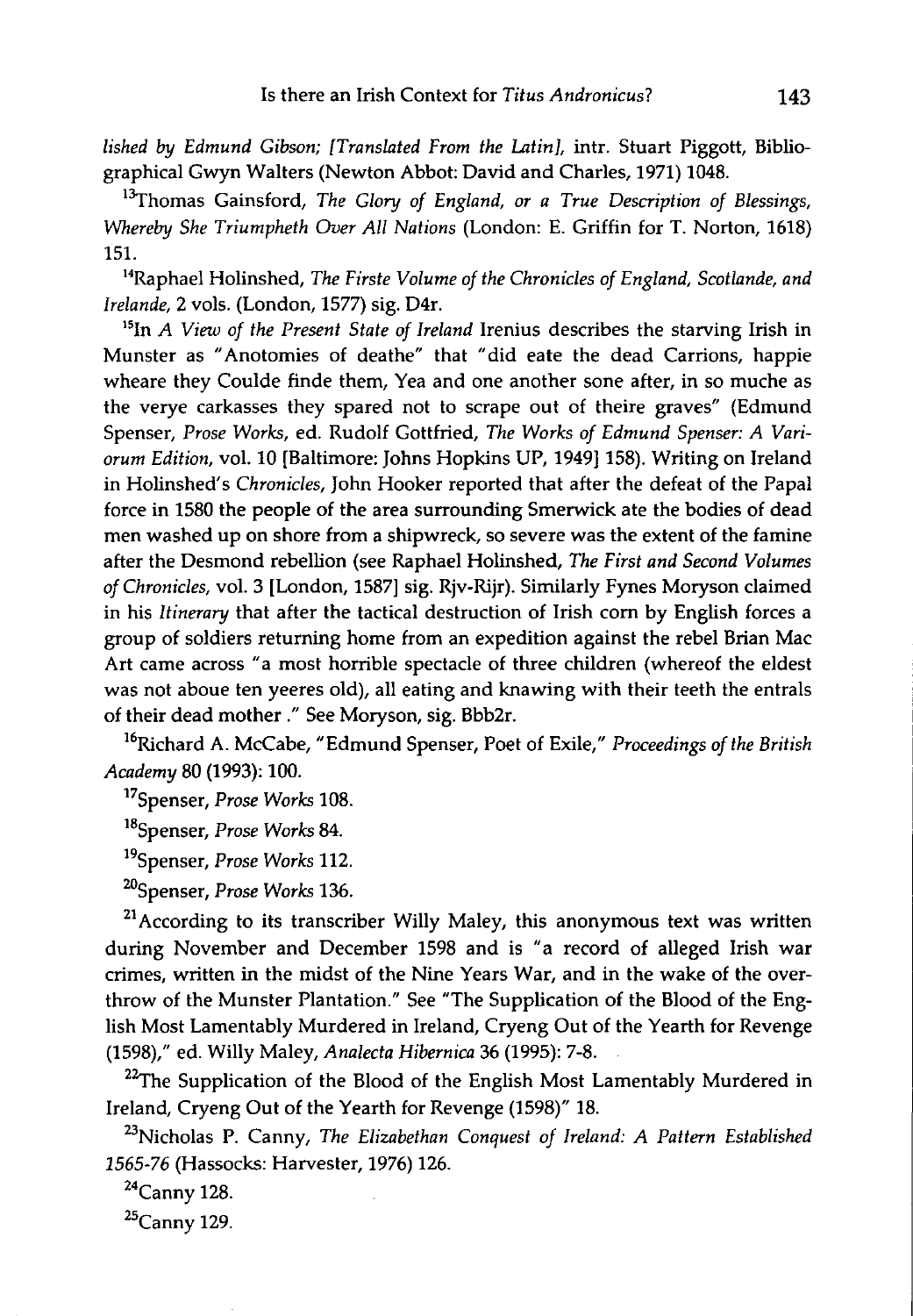26Canny 130.

<sup>27</sup>Richard A. McCabe, "Translated States: Spenser and Linguistic Colonialism," *Edmund Spenser: Essays on Culture and Allegory,* ed. Jennifer Klein Morrison and Matthew Greenfield (Aldershot: Ashgate, 2000) 73.

28Robert S. Miola, *Shakespeare's Rome* (Cambridge: CUP, 1983) 51.

29Geoffrey Bullough, ed., *Narrative and Dramatic Sources of Shakepseare,* vol. 6. (London: Routledge and Kegan Paul, 1973) 52.

30Eileen McCracken, "The Woodlands of Ireland Circa 1600," *Irish Historical Studies* 11.44 (1959): 287; R. A. Butlin, "Land and People, c. 1600," *A New History of Ireland,* ed. T. W. Moody, F. X. Martin and F. J. Byrne, vol. 3 (Oxford: OUP, 1976) 162.

31Spenser, *Prose Works 62.* 

32Spenser, *Prose Works 62.* 

<sup>33</sup>Francesca T. Royster, "White-limed Walls: Whiteness and Gothic Extremism in Shakespeare's *Titus Andronicus," Shakespeare Quarterly* 51 (2000): 438.

34Willy Maley, *Salvaging Spenser* (Basingstoke: Macmillan, 1997) 99.

35Royster 446-47.

 $36$ The eating of raw meat is commonly thought of as an indication of barbarity, although Claude Levi-Strauss noted that myths may contrast natural transformations (fresh meat into carrion) with cultural transformations (raw meat into cooked meat) without necessarily privileging the latter. See Claude Levi-Strauss, *The Raw and the Cooked: Introduction to a Science of Mythology,* trans. John and Doreen Weightman, vol. 1 (Chicago: U of Chicago P, 1983) 134-43.

37Spenser, *Prose Works 163.* 

<sup>38</sup>Deborah Willis has noted, in the context of modern trauma theory, that the Goths and the Romans share attitudes to honour and revenge and the actions of both are a response to war trauma (Deborah Willis, "'The Gnawing Vulture': Revenge, Trauma Theory, and *Titus Andronicus," Shakespeare Quarterly* 53 [2002]: 21- 52).

<sup>39</sup>Camden 967-68.

4ORoyster 432-33.

41Catharine R. Stimpson, "Shakespeare and the Soil of Rape," *The Woman's Part: Feminist Criticism of Shakespeare,* ed. Carolyn Ruth Swift Lenz, Gayle Greene and Carol Thomas Neely (Urbana: U of Illinois P, 1980) 61.

42John Oerricke, *The Image of Ireland with a Discouerie of Woodkarne,* ed. John Small (Edinburgh: Adam and Charles Black, 1883) 31.

43Spenser, *Prose Works 117.* 

44Canny 127.

<sup>45</sup> Incest is associated with unnatural consumption elsewhere in the Shakespeare canon, for example in *Pericles* where the incestuous relationship between Antio